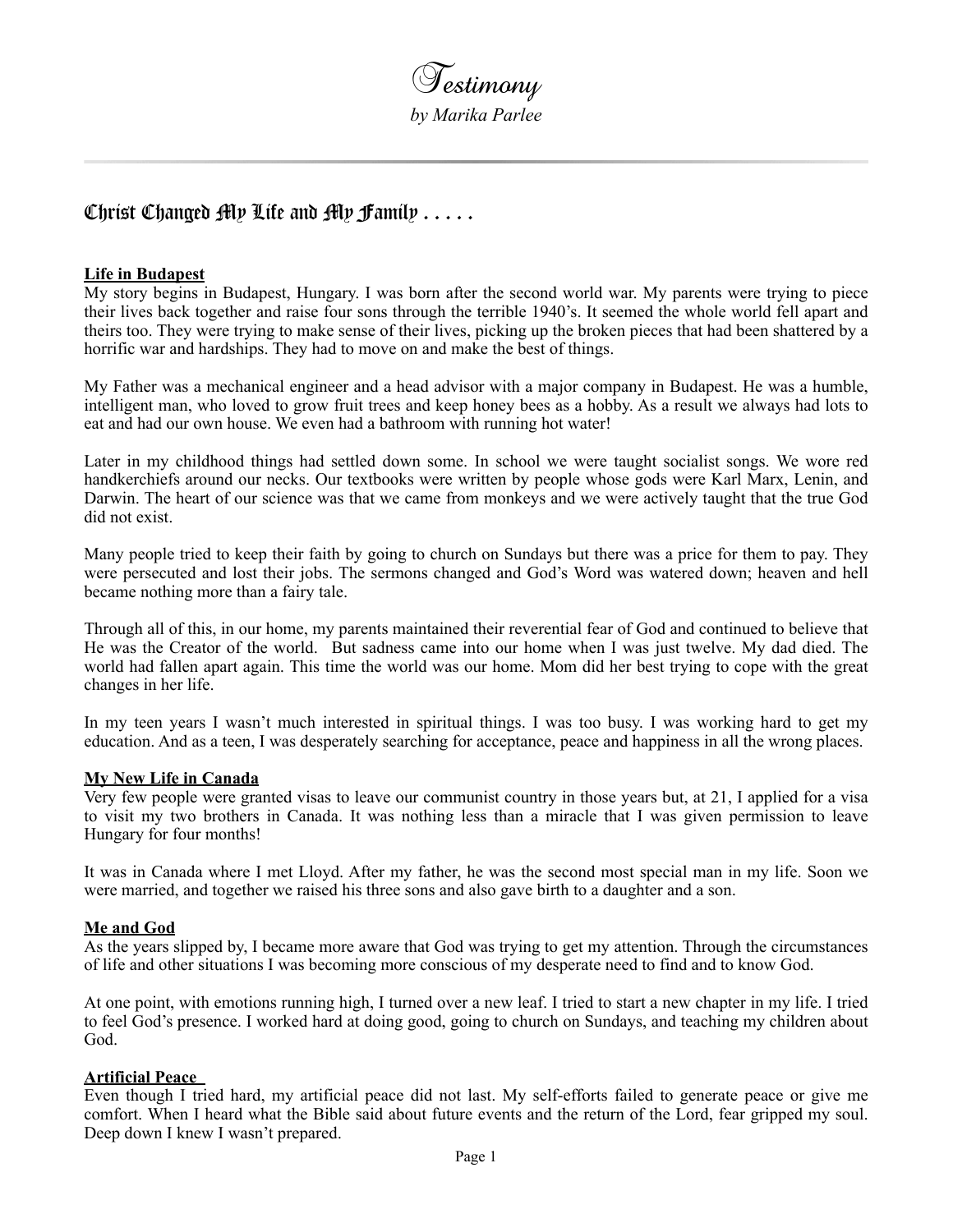In my uneasiness and worry, I turned for help to a 'religious' man whom I thought represented God and His truth. His answer to me was alarming: *"Oh, don't worry about anything; just keep going the way you are, and everything is going to be alright."* That's when I started reading my Hungarian Bible to find out for myself. I needed to know what God was really saying and what the truth really was!

#### **Reading the Bible**

The first thing that struck me as I read my Bible was this truth: '*He knows me by my name.'* (Exodus 3). That shouldn't have been a surprise to me because I had always believed God knew everything. But when I read it in the Bible it became very personal and real to me.

I continued to read my Bible but the more I read it, the more aware of my own sin I became. I felt the guilt of my sin. The Bible revealed to me my own sinful heart as God saw it. That's when I started to ask myself why Jesus would ever suffer on the cross for a person like me. *"What did You see in me to suffer such deep agony?"*

#### **My Little Girl Asks Me**

One day my five year old daughter asked me: *"Do I have the Holy Spirit in my heart?"* Her probing little question just drove me deeper into my Bible. More than anything else, I want to give my little girl the right answers. I needed to search out the answers so I could be sure to give her the truth.

In the early 1980's the Canadian economy nosedived into an economic depression. Jobs were scarce. In search of employment, my husband Lloyd and I decided to move back to New Brunswick. Jobs that were promising, didn't last very long and we were struggling in many different ways.

#### **Our New Neighbors**

Was it a coincidence that the house we rented in Riverview, NB was next door to genuine believers? Our new neighbors were authentic Christians – not just in name or by church only. They were kind, fun loving, and always ready to help people, but most of all they lived what they believed! Even though I tried to convince myself that I was on my way to Heaven, I knew for sure that I did not have the 'peace' that Jim and Zonya Stuart had.

One day my little girl, who was now six, said to me: *"Mommy, my teacher told me that we have to be born again to go to heaven. How can we go to heaven?"* I told her all I knew. I told her that God's Son, Jesus, came to earth to die for the sins of the whole world.

A few months later my little girl said: *"Mom, I asked you how I could go to Heaven, but you couldn't tell me. I had to find out for myself.*" Reading **"Christ died for our sins"** (1 Corinthians 15:3) she discovered she had many sins, but Jesus died for them all!

At that point, a verse from the Bible became real to me.

#### *"Verily I say unto you, whosoever shall not receive the kingdom of God as a little child, he shall not enter therein." (Mark 10:15)*

## **Facing the Facts: A Crisis for Me**

I was struggling and confused and very uneasy. My neighbor's father, Vernon Markle was a missionary. He showed me some Bible verses on how I could be sure I was saved – a genuine Christian. That's when I faced the fact that I was only a 'professing' Christian trying to live a good life. I had nothing real. It was a crisis for me. I wanted to be saved more than anything else in the world.

On a Saturday morning, I picked up a little booklet: *'God's Way of Salvation'*. Things became very clear to me. God created humans perfect, without any defects or flaws. Originally, we would never grow old, get sick or die. But sin came into the world by the disobedience of Adam and Eve and ever since sin has infected every human being.

When God looks down on earth what does He see? Jealousy, wars, hatred, etc. I saw myself being a part of that sinful world*.*

 *"God looked down from heaven upon the children of men, to see if there were any that did understand, that did seek God. Every one of them is gone back; they are altogether become filthy; there is none that doeth good, no, not one." (Psalm 53:2, 3)*